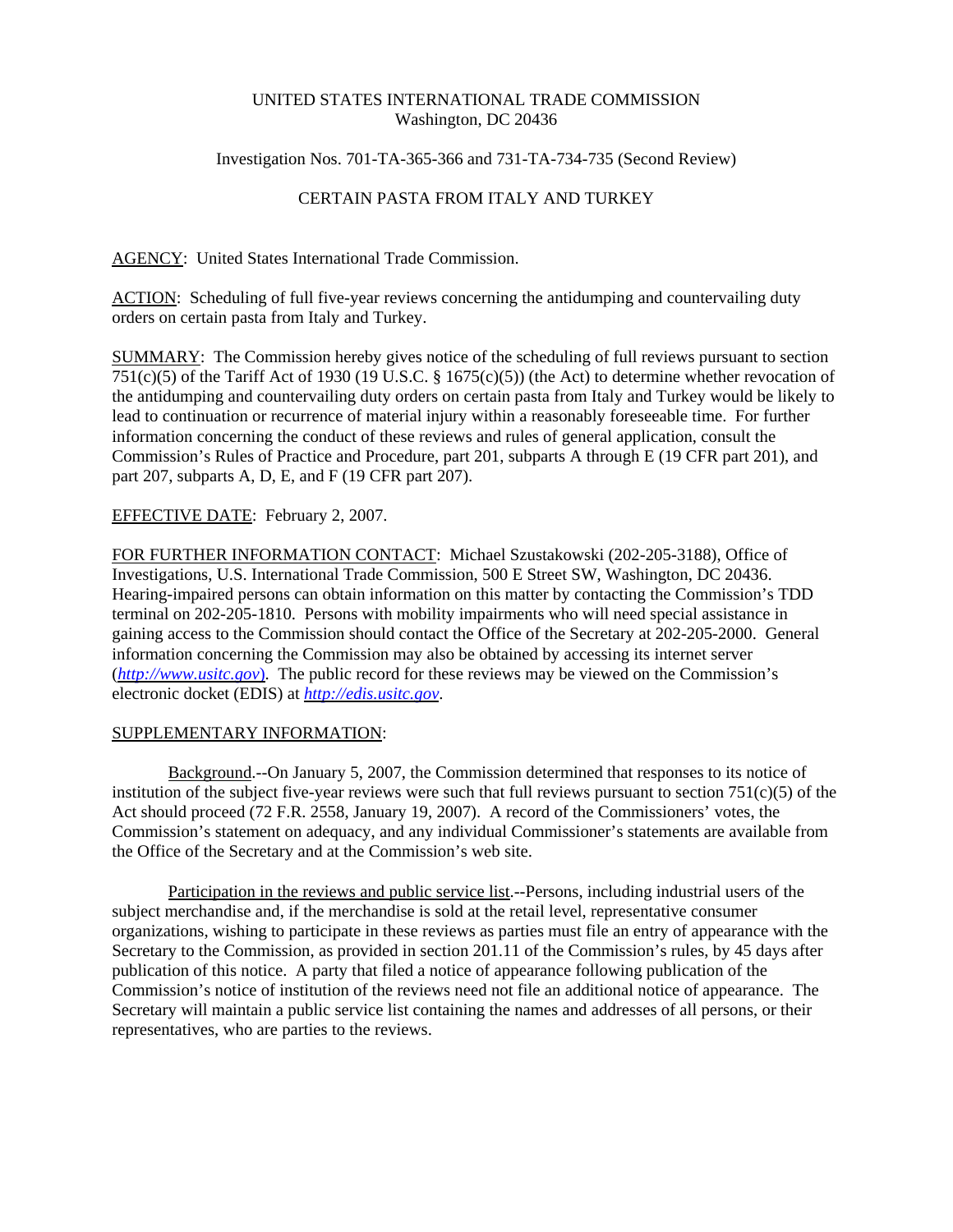Limited disclosure of business proprietary information (BPI) under an administrative protective order (APO) and BPI service list.--Pursuant to section 207.7(a) of the Commission's rules, the Secretary will make BPI gathered in these reviews available to authorized applicants under the APO issued in the reviews, provided that the application is made by 45 days after publication of this notice. Authorized applicants must represent interested parties, as defined by 19 U.S.C. § 1677(9), who are parties to the reviews. A party granted access to BPI following publication of the Commission's notice of institution of the reviews need not reapply for such access. A separate service list will be maintained by the Secretary for those parties authorized to receive BPI under the APO.

Staff report.--The prehearing staff report in these reviews will be placed in the nonpublic record on June 20, 2007, and a public version will be issued thereafter, pursuant to section 207.64 of the Commission's rules.

Hearing.--The Commission will hold a hearing in connection with the reviews beginning at 9:30 a.m. on July 17, 2007, at the U.S. International Trade Commission Building. Requests to appear at the hearing should be filed in writing with the Secretary to the Commission on or before June 28, 2007. A nonparty who has testimony that may aid the Commission's deliberations may request permission to present a short statement at the hearing. All parties and nonparties desiring to appear at the hearing and make oral presentations should attend a prehearing conference to be held at 9:30 a.m. on July 3, 2007, at the U.S. International Trade Commission Building. Oral testimony and written materials to be submitted at the public hearing are governed by sections  $201.6(b)(2)$ ,  $201.13(f)$ ,  $207.24$ , and  $207.66$  of the Commission's rules. Parties must submit any request to present a portion of their hearing testimony in camera no later than 7 business days prior to the date of the hearing.

Written submissions.--Each party to the reviews may submit a prehearing brief to the Commission. Prehearing briefs must conform with the provisions of section 207.65 of the Commission's rules; the deadline for filing is June 29, 2007. Parties may also file written testimony in connection with their presentation at the hearing, as provided in section 207.24 of the Commission's rules, and posthearing briefs, which must conform with the provisions of section 207.67 of the Commission's rules. The deadline for filing posthearing briefs is July 25, 2007; witness testimony must be filed no later than three days before the hearing. In addition, any person who has not entered an appearance as a party to the reviews may submit a written statement of information pertinent to the subject of the reviews on or before July 25, 2007. On August 23, 2007, the Commission will make available to parties all information on which they have not had an opportunity to comment. Parties may submit final comments on this information on or before August 28, 2007, but such final comments must not contain new factual information and must otherwise comply with section 207.68 of the Commission's rules. All written submissions must conform with the provisions of section 201.8 of the Commission's rules; any submissions that contain BPI must also conform with the requirements of sections 201.6, 207.3, and 207.7 of the Commission's rules. The Commission's rules do not authorize filing of submissions with the Secretary by facsimile or electronic means, except to the extent permitted by section 201.8 of the Commission's rules, as amended, 67 Fed. Reg. 68036 (November 8, 2002). Even where electronic filing of a document is permitted, certain documents must also be filed in paper form, as specified in II (C) of the Commission's Handbook on Electronic Filing Procedures, 67 Fed. Reg. 68168, 68173 (November 8, 2002).

Additional written submissions to the Commission, including requests pursuant to section 201.12 of the Commission's rules, shall not be accepted unless good cause is shown for accepting such submissions, or unless the submission is pursuant to a specific request by a Commissioner or Commission staff.